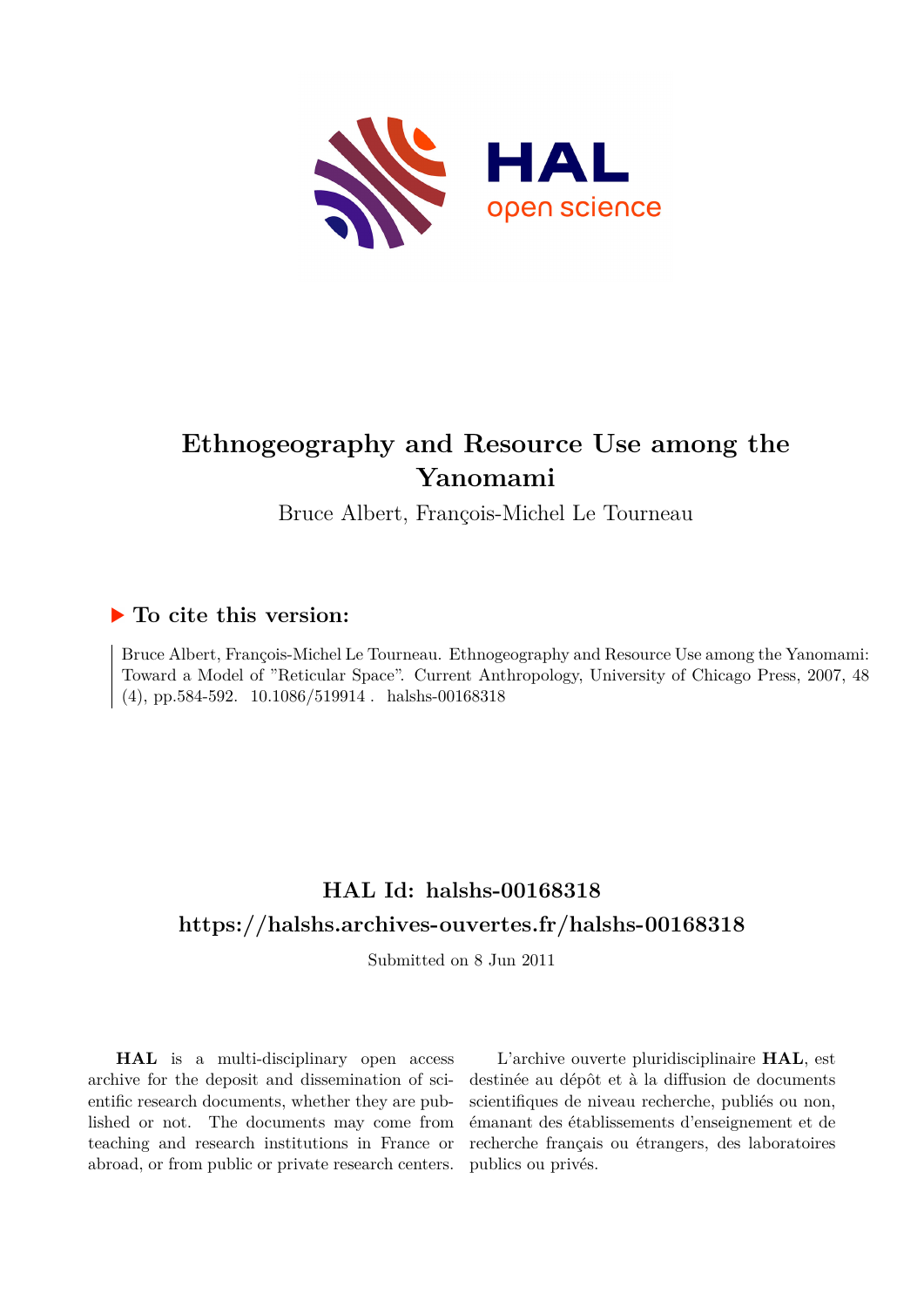# **Reports**

#### Ethnogeography and Resource Use among the Yanomami

Toward a Model of "Reticular Space"

**Bruce Albert** and **Franc¸ois-Michel Le Tourneau**

Institut de Recherche pour le Développement, Paris, France (bruce.albert@ird.fr)/Centre National de la Recherche Scientifique, Paris, France (fmlt@fmlt.net). 7 III 07

Study of the spatial patterns of land use and forest resource exploitation by a Yanomami community in northern Amazonia (Brazil) combining high-resolution satellite imagery and global positioning system survey data with ethnogeographic fieldwork shows that its natural-resource use is configured in terms of "reticular space" rather than a set of discrete concentric exploitation "zones." This model of reticular space has general relevance for the Yanomami and other Amazonian indigenous groups. The research reported demonstrates the value of a multidisciplinary methodology for gathering data on ethnogeographic practices and knowledge that are essential for the appropriate demarcation of indigenous protected areas and the long-term sustainable management of their environment in the Amazon and other tropical-forest environments.

The Yanomami occupy a vast area of tropical forest stretching from the Upper Orinoco River in Venezuela to the Upper Negro and Branco River basins in Brazil. They are the largest indigenous group in the Amazon to maintain a traditional system of production based on hunting, fishing, gathering, and swidden horticulture, and their use of natural resources in the tropical forest has been one of the most studied cases in the region over the past three decades. Despite a few narrow applications to Yanomami settlement patterns since the early '90s (Chagnon 1991,1995; McGwire, Chagnon, and Brewer Carias 1996; Craig 1999; Craig and Chagnon 2000), researchers have not yet fully mobilized the potential of remote-sensing tools and geographical information systems for determining the precise spatial configurations of the land-use models underpinning indigenous systems of production. This article presents a new approach to the Yanomami system of forest use by taking advantage of current geographic tools such as high-resolution satellite imagery (Landsat-TM, EYM+, and SPOT-HRV) and Global Positioning System

 $©$  2007 by The Wenner-Gren Foundation for Anthropological Research.

All rights reserved. 0011-3204/2007/4804-0005\$10.00

(GPS) survey equipment. We used these tools to map paths and places and other relevant ethnographic data with a group of Yanomami research collaborators. [A detailed description of our methodology may be found in the electronic edition of this issue on the journal's website.] Our study was conducted between October 2003 and April 2005 among the Watoriki t<sup>h</sup>eripë,<sup>1</sup> members of a Yanomami community in the state of Amazonas in Brazil with whom the first author has conducted ethnographic fieldwork since the mid-1970s. All ethnogeographic information was elicited and discussed in the southeastern Yanomami language spoken by members of this community, Yanomae thea (see Albert and Gomez 1997).

#### Yanomami Forest Use: Concentric Zones or Interwoven Networks?

The spatial patterns of the Yanomami's use of forest natural resources have traditionally been described or represented by anthropologists as concentric zones of exploitation (gardening, hunting, and gathering) outlined by approximate contours. Numerous examples of this description can be found in the literature of the 1980s (e.g., Fuentes 1980, 30; Sponsel 1981, 226–29; Colchester 1982, 267; Lizot 1986, 39; Good 1989, 88), an interesting exception being a diagram offered by Lizot(1996 [1987], 754). Three types of concentric zones are usually distinguished: one close to the collective house, which includes the gardens, one for daily hunting, gathering, and harvesting, and, finally, one for long-distance collective hunting expeditions (*hw enimu*) and wild fruit gathering (*waimi huu, yanomoãi*). This anthropological "zonal model," which lacks any indigenous cultural recognition, projects onto Yanomami productive activities an ethnocentric conception of successive "rings" of decreasing degrees of resource exploitation similar to the classic agricultural model proposed by J. H. von Thünen (Huriot 1994).<sup>2</sup>

The methodology we adopted, allowing a fine-grained record of the Yanomami's exploitation of natural resources, enabled us to produce a very different spatial model, this time structured by the collective knowledge and use of a web of identified forest paths (principal and secondary) tying together notable sites labeled by toponyms (hunting and gathering camps, former habitation and garden sites, groves of fruit trees, geographic features, and so on). In Yanomami cultural cartography, this complex network of paths and places is, moreover, closely interwoven with the intricate branching of the hydrographic network (made up of named rivers and streams), which constitutes another primary spatial reference.

From this new perspective, the Yanomami ethnogeographic organization of space appears to be reticular—structured by

<sup>1.</sup> Literally, "the inhabitants ( $t^h$ eripë) of Windy Mountain (*Watoriki*)."

<sup>2.</sup> This "ring model" of resource use seems to have been an implicit convention in Amazonian studies since Carneiro's (1960) pioneering work on Kuikuru agriculture.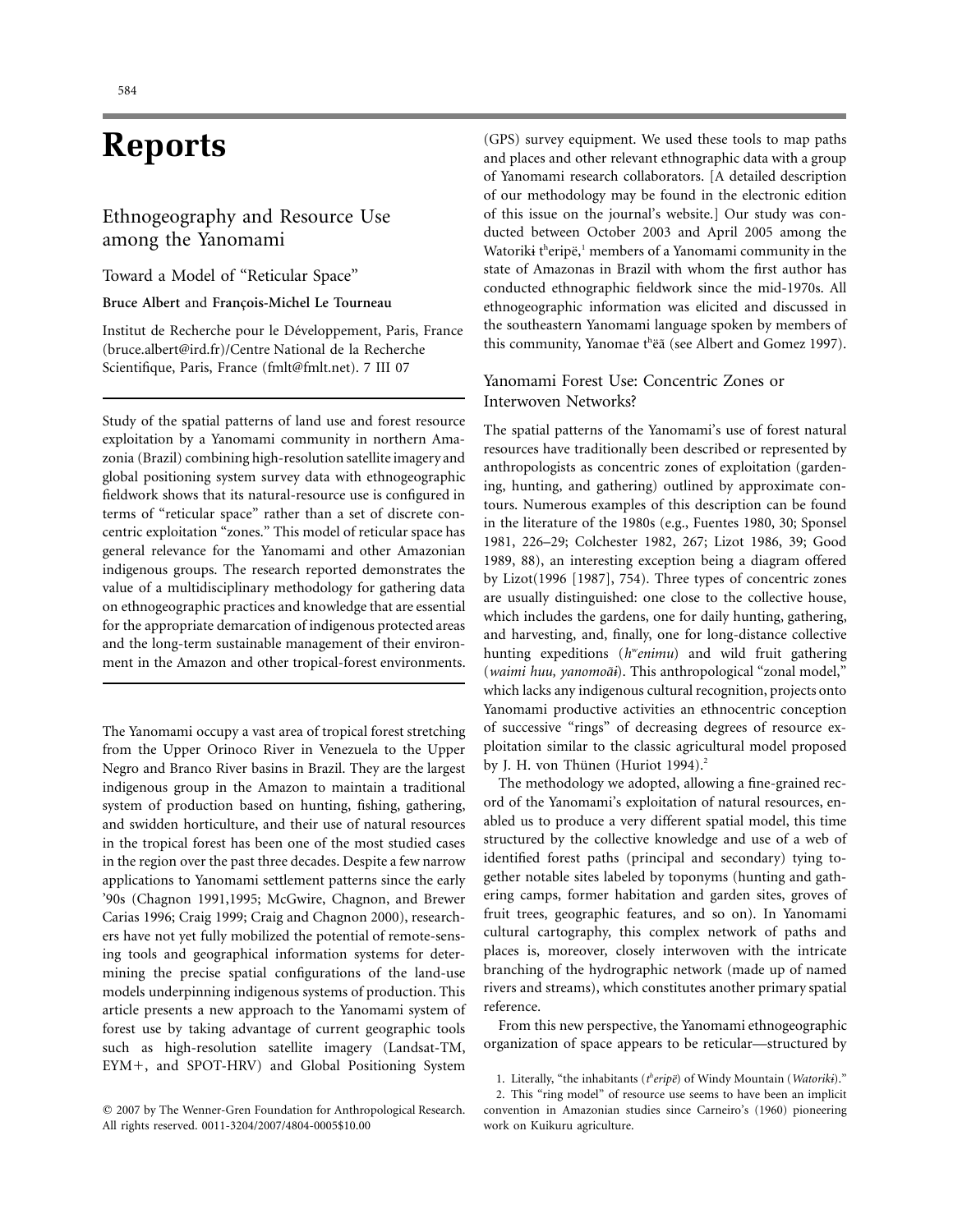a crisscrossing network of sites (points) and routes (lines) rather than zonal.<sup>3</sup> By taking into account this emic structuring of space based on networks, as opposed to the conventional etic perspective in anthropology and geography, we aim to contribute toward a spatial model of tropical-forest resource use through data that are both quantitatively more precise and qualitatively more compatible with Yanomami social practices and cultural concepts.

#### Watoriki Village and Its Gardens

The Yanomami village of Watoriki, built in 1993, is located between the basins of the Upper Catrimani and Demini Rivers (the former a tributary of the Branco, the latter of the Negro) at the beginning of the lowlands that lie along the southern edge of the Parima mountain range, which defines the border between Brazil and Venezuela (fig. 1). Situated at an altitude of approximately 200 m, the village is flanked by a series of steep hills towering more than 700 m high. The soils are of the ferraltic type common in tropical forests (Projeto RA-DAMBRASIL 1975) but finer and sandier in places where large stones or hills crop out from the surface. The region is covered with dense tropical forest, composed mainly of medium-sized trees overshadowed by a few protruding species (such as *Manikara huberi*, *Cedrelinga catenaeformis*, *Ceiba pentandra*, and *Hymenaea parvifolia*). The undergrowth is thin, except in ground depressions, where many species of

3. On the concept of reticular or reticulated space, see Bonnemaison (2005, 16–20, 96–97; 2005, 8–11, 84–85). See also Haesbaert (2004, 290) for an opposition between reticular and zonal "basic logics of territoriality" and Berque (1982, 119) on a similar contrast between "linear space" and "areolar space."

low trees and clusters of palms are found. In the hills the vegetation is sparser and lower because of the steep incline, which, along some peaks and ridges, is so extreme that the ground has become completely denuded.

The settlement is situated near an abandoned section of the Northern Perimetral Highway, now largely reclaimed by the forest, which was constructed in the southeastern portion of the Yanomami territory in 1973–76. A section of the road about 2.5 km from Watoriki- was later turned into a landing strip, which offers the only outside access to the area, via small single-engine aircraft, from Boa Vista, capital of the state of Roraima, some 280 km away. Next to the airstrip lies the Demini Post, today a FUNAI control post as well as a health post of the Brazilian National Health Foundation (FU-NASA). The Yanomami of Watoriki, who numbered 133 in October 2003 (Urihi 2003), live in a huge collective house, a doughnut-shaped structure about 70 m in diameter that encircles a central plaza (Milliken and Albert 1999, 58–72).

In January 2003 Watoriki's gardens (those that were productive, recently cleared, or planted) occupied a total area of 31.22 ha. This figure corresponds to 0.27 ha per inhabitant, which is higher than most published estimates: Smole (1976, 37) calculates 0.12–0.23 ha/inhabitant among the highland Yanomami, Lizot (1980, 30) suggests 0.0523 ha/inhabitant among the western Yanomami, and Colchester (1982, 248) estimates 0.0848 ha/inhabitant among the northern Yanomami. This indicates that, to the degree that Watoriki- has become sedentarized since 1993, agricultural activities have been the focus of increasing efforts and attention.

If we take into account that each plot is cultivated for an average of three to four years, the annual increase in the amount



Figure 1. Location of the research site and the Yanomami territory in Brazil.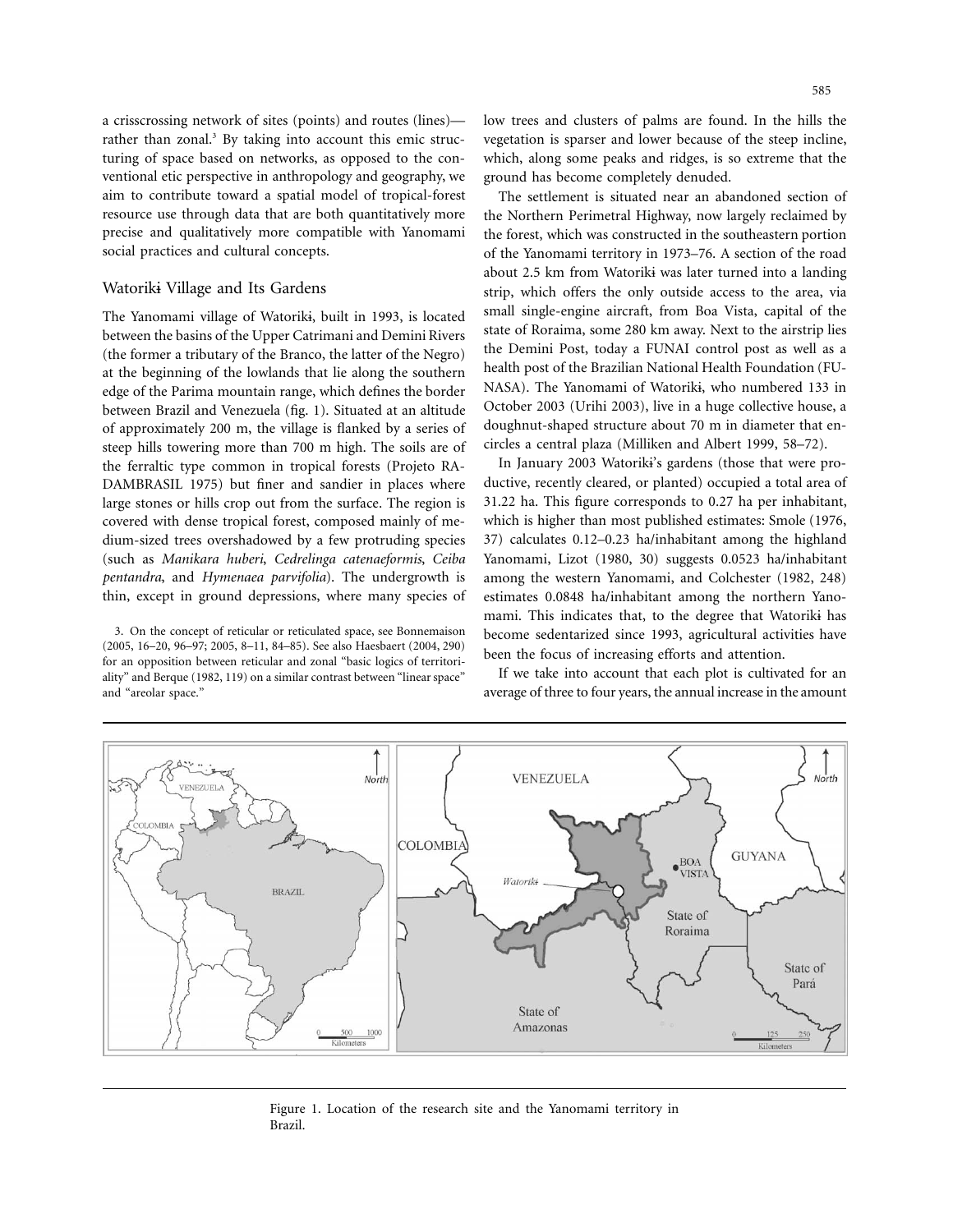of cultivated land in all the community's gardens should be between 7.8 and 10.1 ha. Our data show that after ten years of occupation (1993–2003) Watoriki had 31.22 ha of active gardens (*hutu kana*) and 40.23 ha of old garden plots (*hutu pata*), an expansion of an average of 7.14 ha per year. This figure is corroborated by our GPS survey of gardens begun during the 2002–3 dry season, which indicated a total of 7.57 ha. For the 2003–4 dry season, after 11 years of resource exploitation at the site, our data showed a much lower level of renewal (1.74 ha). The 2004–5 dry season confirmed this trend, since only 1.97 ha were opened, of which 0.75 ha were burned too late to be put in production. <sup>4</sup> Thus, only about a third of the total agricultural space was renewed over the last three years. In a context of increasing sedentarization, this signals a cumulative effect whereby gardens opened four to six years ago continue to produce, leading to an abundance of food<sup>5</sup> and encouraging conservative use of surrounding lands suitable for agriculture (this point being the topic of recurrent statements by our Yanomami research collaborators).

#### Paths and Places: The Use of Forest Space

According to the ethnographic literature, Yanomami land use is spatially organized around a collective residential structure and adjacent gardens producing subsistence crops (mainly plantain and manioc [see Milliken and Albert 1999, 15–25]), which are complemented by the products of hunting, fishing, and gathering. As noted above, the Yanomami use of the forest has been conventionally described in terms of the regular or sporadic exploitation of a set of natural-resource zones, schematized as a series of progressively wider concentric domains surrounding the collective house. In this model, the complex web of Yanomami trails in the forest along which hunting, fishing, and gathering activities are conducted, if mentioned at all, is confined to a secondary level.

In contrast to this standard ring model, the spatial system currently in effect at Watoriki is organized as a reticular structure of crisscrossing webs of named paths and places spreading out from the collective house and its garden area (included in an approximate rectangle of 1.5  $\times$  1 km). The forest space encompassed by this system, defined as *kami yamaki urihipe*, "our forest," is structured by a series of three main networks, which, produced by individual and collective movements over time and subjected to landscape variables and the uneven distribution of natural resources, are quite irregular in shape.

#### *Network of Nearby Sites for Gathering, Fishing, and Occasional Hunting*

Departing from the house and adjacent gardens, the first network of notable spots refers to daily subsistence activities (gathering, fishing, and occasional hunting) (fig. 2). It is structured by three main routes, from which smaller paths branch off and lead to various sites where wild fruits are collected (in particular, those from palm trees such as *Euterpe precatoria, Jessenia pataua, Oenocarpus bacaba, Mauritia flexuosa, and Mauritiella armata* and those from other appreciated fruit trees such as *Caryocar villosum, Anacardium giganteum, Inga* spp., *Couma macrocarpa*, and *Spondias mombin*). Other sites are used for gathering crabs in small brooks, fishing, usually with fish-poisoning plants, in nearby streams and marshy areas (Milliken and Albert 1999, 51–54), occasional hunting in ponds *(Caiman crocodilus)* and riverine areas*(Hydrochaeris hydrochaeris, Agouti paca)*, or collecting basketry materials in the forest *(Heteropsis flexuosa*).

The first main route leads to a river known as Apiahi upraopë u, situated about 2 km from the village. The second one, about 3.4 km in length, follows the path that connects the village with the Demini Post, going as far as the end of its airstrip, where the intersection of the former Northern Perimetral Highway with the Hawarihipi u River has created an especially good fishing site. The third route, only 1.1 km long, heads south and joins another part of the former highway, where graveled sections have turned into marshy areas. Independent of these three main routes, a dense network of paths *(periyo yo* or *ma˜e)* in the immediate vicinity of the collective house provides access to water sites (mau uka yo), new and old gardens (hutu yo or wamotima thëki mãe), and the like.

#### *Network of Daily Hunting Trips*

Going farther yet from the village, a second network fans out, partially overlapping the first one but extending far beyond it (fig. 3). It consists of a set of hunting paths *(rama yo)* from which hunters go off into the forest in pursuit of game they sight or locate by animal tracks or calls and to which they always return. When conducting these hunts, usually individually or in pairs, men can cover long distances (up to 10 km from the village in linear distance), traveling, for example, as far as the rapids *(pora)* of the Maxahipi u River (where they can always find fish to avoid coming home emptyhanded) or the area around the Pooxiki- tire hehuopë u River.

Close to the village, the network of hunting paths consists of two main routes, superimposed on those leading to nearby gathering and fishing sites (fig. 2). The first hunting route branches off from the first one accessing nearby sites, going off on one side toward the south and meeting up with the Pata u River and on the other side toward the west in the direction of the Maxahipi u River. The second hunting route, called Warimahi praopë yo, is separate from any others, fol-

<sup>4.</sup> We observed the same phenomenon in the dry season of 2003–4: 0.51 ha of a garden was established but not burned in time, and only 0.14 ha of it was planted in 2004. On the fluctuation of Yanomami agricultural production, see Lizot (1996[1986], 755–56).

<sup>5.</sup> In January 2005, the community held a *reahu* (intervillage funerary and alliance feast), during which its gardens supplied food for 300 people for seven days.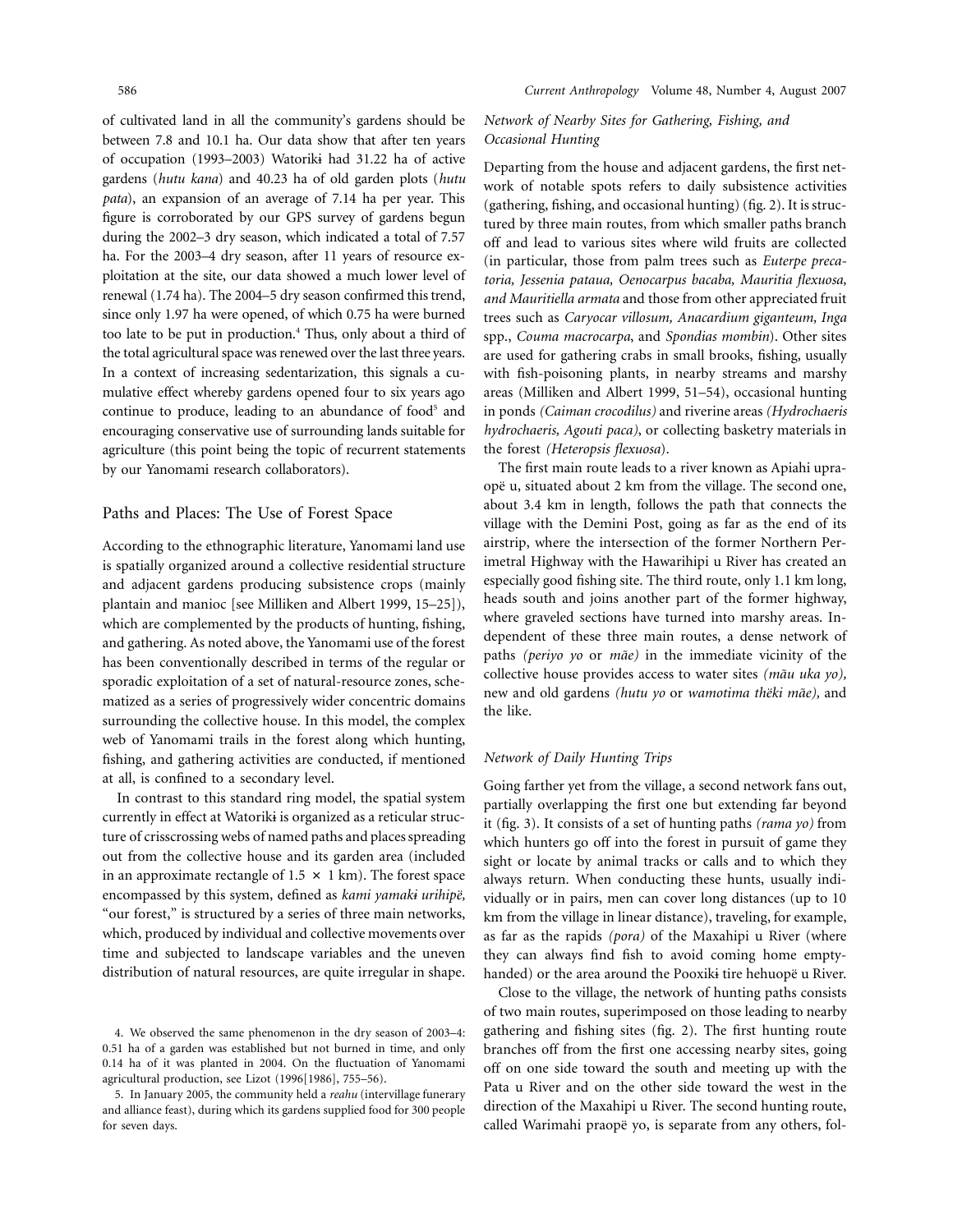

Figure 2. Network of nearby sites for gathering, fishing, and occasional hunting.



Figure 3. Network of daily hunting trips.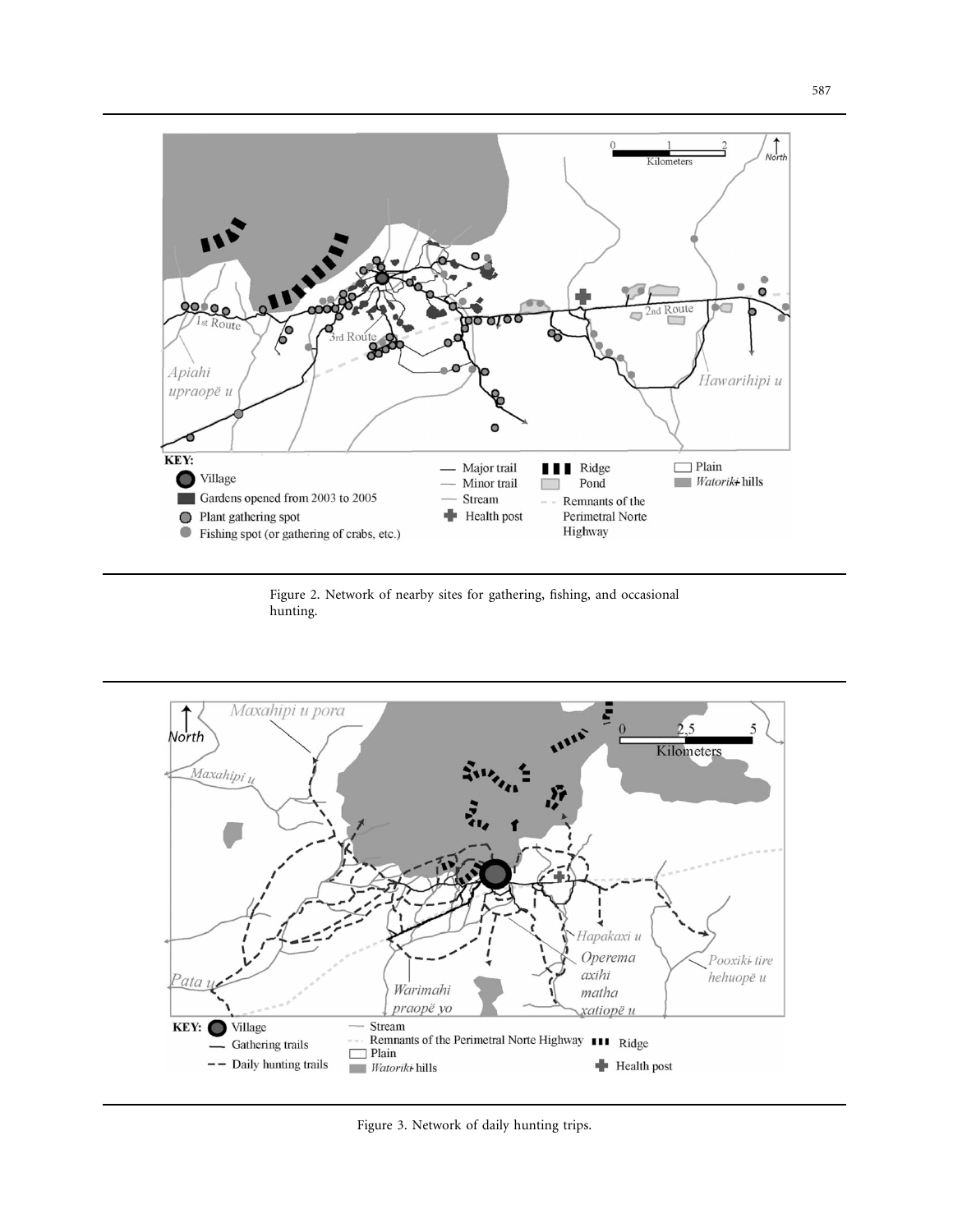

Figure 4. Network of long-distance collective hunting and gathering expeditions.

lowing the vestiges of the Northern Perimetral Highway for several kilometers and then heading off southeast. Some daily hunting paths branch off from these main routes, heading north to plunge into the mountainous formation of Watoriki, considered to be rich in game (particularly spider and howler monkeys), and tracing a wide loop about 10 km long around the northern side of village.

#### *Network of Long-Distance Collective Expeditions for Hunting and Gathering*

A third and final network is outlined by the routes used during collective expeditions for hunting (*hwenimona yo*) and gathering (*waimi yoa*) (fig. 4).<sup>6</sup> This network has two parts: the first includes a route leading from the village to temporary forest campsites (*naa nahipë*) that are chosen as the expedition's final destination, and the second is composed of paths looping around camps used by the hunters in search of game or leading to groves of trees from which fruits are gathered.

When a new network of this kind is initiated, some of its geographic features—the destination campsite, the overnight sites used along the way to it, and especially the hunting loops that fan out from the camp—may be redefined over time, but our research shows that these elements are quickly settled after a few expeditions. The best camps<sup>7</sup> or overnight sites are regularly reused, and hunting loops that are productive and well known are often revisited, at least as long as the amount of game they yield is considered satisfactory. In several less sedentary Yanomami communities that we have studied recently, our data showed that, after some time, one of the preferred forest camps was generally chosen as the location for a new village.

At the time of our recent fieldwork, the community was using three long-distance hunting and gathering networks of this type: two of them, for which Moka Kããpë u and Maxahipi u campsites were the destinations, were situated at the farthest points of the area traversed on a daily basis by hunters (re-

<sup>6.</sup> The inhabitants of Watoriki now pursue both activities at the same sites. Yanomami groups in the past used to spend between one-third and one-half of every year in these hunting and gathering camps, far from their main residence (Lizot 1986, 38–39; Good 1989, 89; 1995, 15).

<sup>7.</sup> These sites should have easy access to flowing water, allow a space to be cleared for temporary shelters, and, preferably, be located near valued vegetal resources.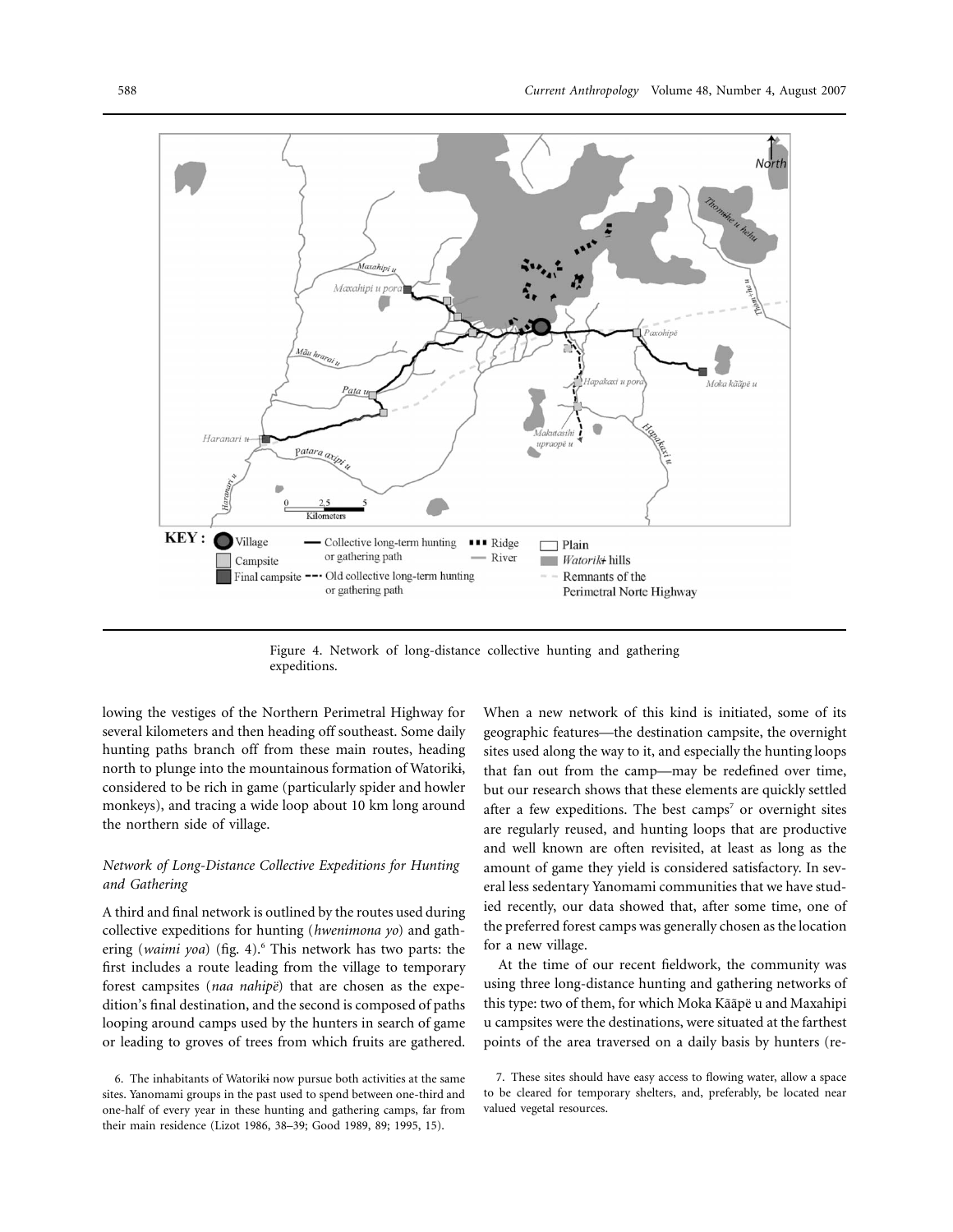spectively 8.5 km and 11 km, in linear distance, from Watoriki); the location of the third campsite, at Haranari u, was even farther away (19 km, in linear distance) on a large river (the Ananaliu<sup>i</sup> or Haranari u) that is rich in big fish. In the case of hunting expeditions, the entire population of the village spends several days traveling to the destination camp, usually taking advantage of the same overnight sites from one expedition to the next. Once reaching the final campsite, the hunters depart each day, following circuits about 10–20 km long that bring them back to the campsite by late afternoon. Judging from information about sites located along these paths that are mentioned by the hunters and indicated on satellite images, we estimate that these hunting trips fanned out to a maximum to 6 km in linear distance.

#### Discussion

#### *Path Networks and "Empty Zones"*

Our field research showed that Yanomami ethnogeographic knowledge is organized by a rich toponymy consisting of an ensemble of sites tied together by interconnected paths (used for hunting, fishing, gathering, and traveling). The main routes forming the vertebrae of these networks (hwii e yo *pata*, "father path") are also given names, and this complex system of paths and places is intermeshed with the local network of named rivers and streams. Furthermore, out-of-theway forest spaces encompassed by the loops of crisscrossing trails or situated far outside the network of paths are labeled by the generic term *urihi komi*, meaning "closed forest." These spaces are essentially defined by the absence of any permanent human trial and by the possibility of bad encounters with  $n\ddot{e}$ *wāripë*, pathogenic "forest spirits" that hunt humans (Albert and Gomez 1997, 47, 103, 109). As "empty zones" (Bonnemaison 1997, 16) of unexploited forest left inside or outside the networks of hunting, gathering, and traveling routes, they probably play a significant ecological role as a game refuge areas.

It thus appears that the Yanomami conceptualization of space is indeed organized by reference to an ensemble of points and lines, corresponding to their practical use of the forest oriented by a web of sites and routes, rather than a set of roughly bounded areas (concentric or otherwise) characterized as zones of natural-resource exploitation. That this spatial organization includes culturally recognized empty zones of "closed forest" further confirms that we are witnessing a reticular system, since such a webbed structure of points and lines never completely fills the space throughwhich it spreads.

This model of Yanomami ethnogeography (fig. 5) presents many similarities to those suggested by Collignon (1996) for the Inuit and by Bonnemaison (1997, 2004) for Vanaatu. Stimulating connections could even be made with very different domains of cultural-space studies, such as the cartographic depiction of ancient states and empires (Smith 2005) or the analysis of postmodern forms of territoriality (Haesbaert 2004, chap. 7).



Figure 5. Model of reticular space in Yanomami forest use.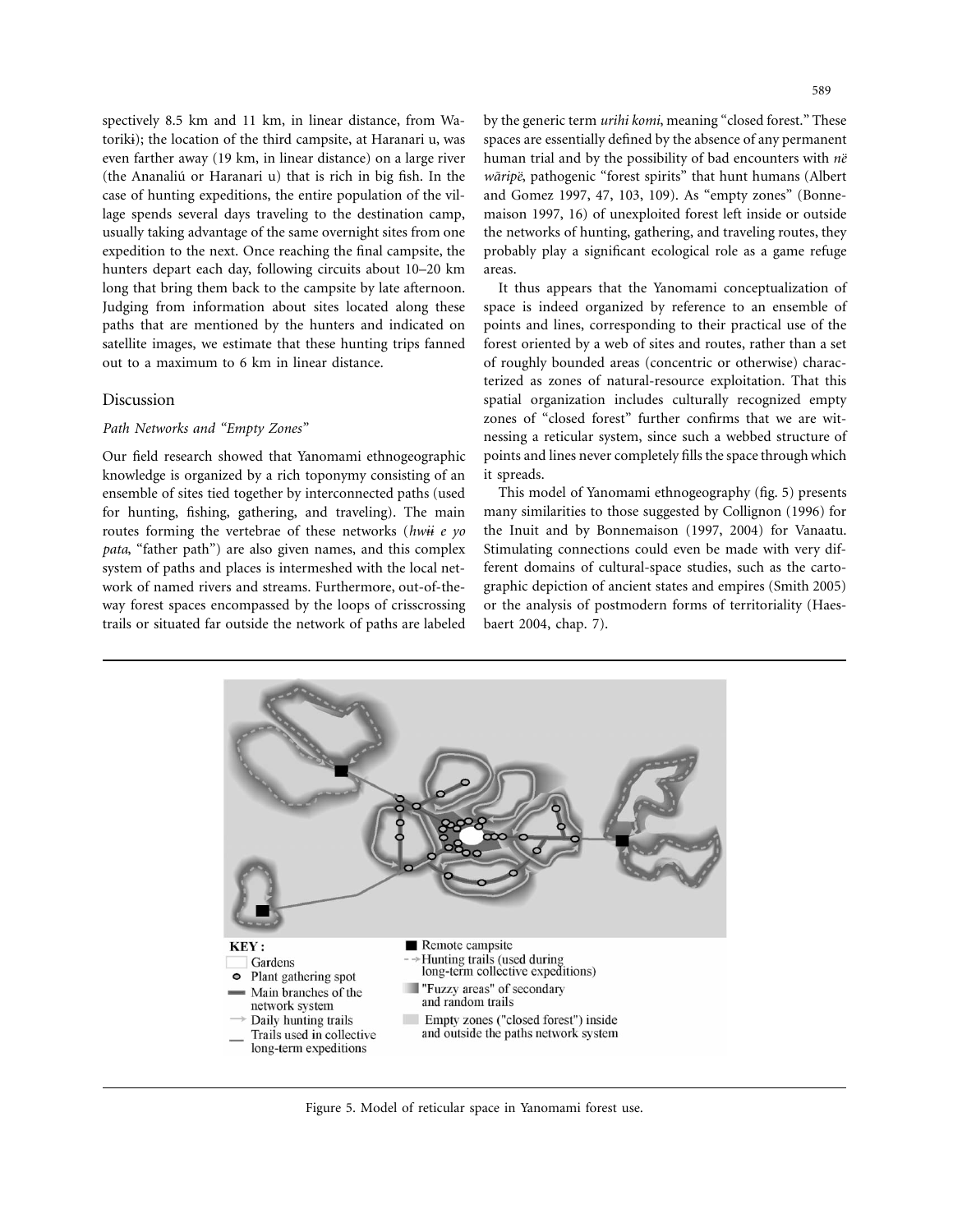#### *Peripheral Trails and "Fuzzy Areas"*

We have suggested that prior ethnographic representations of Yanomami economic space in terms of concentric zones have been construed, in large part, through the imposition of the etic perspective of anthropologists and geographers rather than through an effort to record the Yanomami's own cultural model of spatial organization. We should acknowledge, however, that this conceptual projection of a zonal logic onto the emic reticular space of the Yanomami is not completely groundless. Given the labile quality of the paths branching off from the network of main routes, the cumulative crisscrossing of these secondary trails and random hunting and gathering loops comes to nearly saturate some forest sectors over time (especially in more sedentary Yanomami communities like Watoriki). Thus, the gradual superimposing of less permanent and improvised and peripheral routes could end up configuring, from our own cultural-geographic perspective, what could be considered theoretical "fuzzy areas" (Costa Fonte and Lodwick 2004). In this context, such discontinuous areas, with their indefinite perimeters and limited extent, could be seen as embedded in the vertebral network, composed of named routes and sites, that structures Yanomami reticular space and the unlabeled "empty zones" mentioned above.

#### *Calculating "Areas of Total Resource Endowment"*

From the point of view of either a zonal model or a reticular one, any calculation of the total surface area of the forest environment exploited by a local Yanomami group can only be based on approximate figures. The zonal model, based on the assumptions that a given community controls and exploits every part of its surrounding forest space—conceived almost like a kind of polygon joining the farthest points reached by its hunters—has, by definition, a bias toward overvaluation. The reticular model, based on a much more fine-grained record of the community's active use of forest space, deals with discontinuous, diffuse, and lacunary surfaces and is therefore bound to yield lower but more realistic figures for the total amount of surface area in the forest exploited by a particular group.

Smole (1976, 78) described for the Yanomami community of "Jorocoba-teri" in Venezuela an "area of total resource endowment" of 64,750 ha. Using the conventional zonal perspective,<sup>8</sup> he obtained his figure by drawing a line around the headwaters of three small rivers to define the "territorial base" of this local group. For the Watoriki- community, we instead took as a basis for estimation a 1-km area around the three path networks actively used by community members at the time of our research plus another space with a 6-km radius (consistent with our data on the maximum distance covered in a one-day hunt) surrounding their three main campsites.

This calculation yields a total of about 37,300 ha, less than half Smole's figure. Although this method is more accurate than Smole's, it is less than satisfactory in that it still resorts to an approximate but traditional planimetric logic. Unfortunately, nothing more sophisticated can be offered at this point (but see Waters and Evans 2003 for interesting experiments on "fuzzy-area" mapping).

Finally, it should be noted that the distinction between "zonal territories" and "network territories" (Haesbaert 2004, 286) also represents a contrast between a timeless topography of closed surfaces and an open topology of changing webs (see Lévy and Lussault 2003, 607-9). This means that calculations of "areas of total resource endowment" based on a reticular model estimate the extent of a village spatial pattern of forest use at a specific time and that a more complete picture would require the successive recording of cumulative states of this pattern over a time.<sup>9</sup> For example, if we were to add to our estimation the recently abandoned southern Hapakaxi u hunting and gathering trail (shown as a dotted line in fig. 4), the "area of total resource endowment" of Watoriki would be 48,600 ha.

#### *Reticular Space and Socioeconomic Changes*

Yanomami communities distant from any nonindigenous establishment formerly opened up a new agricultural site and built a new collective house within a radius of about 10 km every four or five years. Lizot (1980, 39) gives, for example, a maximum limit of five to seven years and Good (1989, 53) a minimum of two years.10 The major difference in the land use system of the Watoriki the theripe is the long-term maintenance of its main residential structure and set of gardens at the same site. The community has occupied the same area since 1993, and, given the political choices and material investments associated with the construction of its collective house (Milliken and Albert 1999, 58–72), it is unlikely that the site will be abandoned in the near future. To cope with this sedentary situation, the Yanomami of Watoriki have begun to avoid using too much of the nearby forest that might be suitable for establishing new gardens (which is scarce because of topographical irregularities and the discontinuity of fertile soils). They are limiting the size of new clearings, using cultivated plots as long as possible, and returning some of the secondary forest to cultivation after a brief period of recuperation. As is shown by our data above, these new practices seem to have had a notable effect on Watoriki agriculture since 2003. After more than ten years of sedentarity, the com-

<sup>8.</sup> Although he clearly recognizes the fundamental structuring role of trail networks (1976, 76).

<sup>9.</sup> It should also be noted that Smole's calculation refers to a highland Yanomami community of the 1970s that was probably more mobile than that of today's Watoriki.

<sup>10.</sup> The harvest of manioc in a particular plot generally diminishes by 45–50% as early as the second year, while the decline in the productivity of plantains and bananas begins in the fourth year (Hames 1983, 23). Hunting productivity (kg/hunt) also diminishes rapidly over time, dropping 28% after two years (Good 1989, 95–96).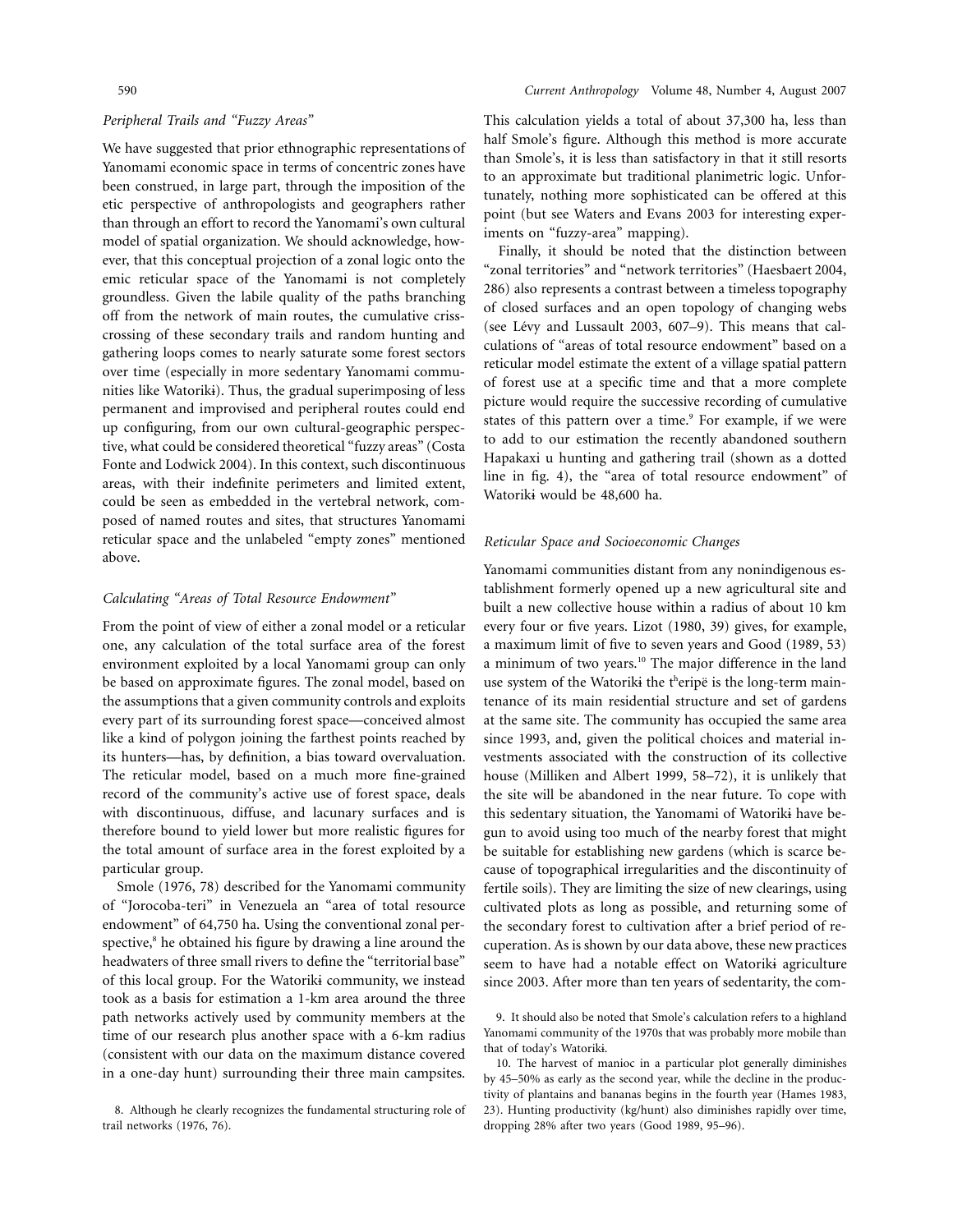munity's alimentary conditions are excellent, and its gardens have not suffered from soil erosion or compaction.<sup>11</sup>

In response to socioeconomic changes, residents have made another major adaptation in hunting and gathering, an effort to maximize the use of the community's large territory (which they do not share with any other village, the closest being located several days' walk away). The group simultaneously maintains three main networks of forest campsites for protracted collective hunting and gathering expeditions(and fishing expeditions, as in the case of Haranari u). It rotates use of these networks during the year or from one year to the next and gradually renews them on a longer time scale, abandoning one and shifting to another in a different part of the forest.

In view of these adaptive strategies the question arises whether the spatial pattern of resource use recorded during our research is representative of Yanomami communities in general. In fact we have recorded data fully congruent with Watoriki's organization of space during comparative fieldwork in two other Yanomami regions in northern Brazil, one on the upper Demini River (Toototobi, lowlands) and the other on the Mucajai (Homoxi, highlands).

Watoriki, because its unusual location in a region devoid of other Yanomami villages since 1970, longer period of sedentarity, and rapidly expanding population,<sup>12</sup> displays certain distinctive features in relation to other communities, such as its wider, more complex and crystallized network of paths and its increased density of place-names. Nevertheless, these characteristics suggest that the spatial organization in Watorikiconstitutes a more strongly marked, extended version of the basic Yanomami pattern of reticular space rather than one that is different or less zonal. Indeed, we argue that, precisely because of its specificity, the Watoriki- case is an exemplary instance of a more general Yanomami model.

#### Conclusion

The data presented in this article are intended to demonstrate the potential afforded by a new ethnogeographical approach for revitalizing a classic issue of lowland South America anthropology, namely, indigenous land and resource use in the Amazonian tropical forest. We believe that the multidisciplinary methodology used in this research on the spatial pattern of Watoriki resource use not only permits a revision of the conventional zonal model of previous Yanomami studies but also promises to shed new light on many other indigenous Amazonian systems of land use. This approach is capable of revealing the details of indigenous practices and knowledge

regarding natural-resource exploitation an understanding of which is essential for the appropriate demarcation of protected indigenous areas and the long-term sustainable management of their environment in the Amazon and elsewhere in the tropical-forest world.

The potential field for such ethnographical studies and their application is huge. Legally protected indigenous areas cover approximately 24% of the surface area of the Brazilian Amazon (Albert 2001); the "Yanomami Indigenous Land" alone, considered a priority region for the conservation of local biodiversity (Capobianco 2001, 398–99), represents almost 1% of the surface area of the world's remaining tropical forests. Given the vital but vulnerable nature of these regions, we recommend a serious consideration of these tools.

#### Acknowledgments

We thank Davi Kopenawa, Lourival Yanomami, and the inhabitants of Watoriki for their friendly collaboration and generous hospitality. We are also grateful to the members of the Pro-Yanomami Commission in Brasília, Boa Vista, and the field for their logistical support and kind help. We also thank French Ministry of Research, the Institut de Recherche pour le Développement, and the Centre Nacional de la Recherche Scientifique, which funded this research, and the Cartier Foundation for Contemporary Art and the ISIS program of the Centre National d'Études Spatiales, which financed the satellite data. We express appreciation to Catherine Howard and Marjorie Johnson for providing the English translation of our text. Finally, we thank the anonymous reviewers of Current Anthropology for their very useful comments on a previous version of this paper.

#### References Cited

- Albert, B. 2001. Associations amérindiennes et développement durable en Amazonie bre´silienne. *RecherchesAme´rindiennes au Que´bec* 31 (3):49–58.
- Albert, B., and F. G. Gomez. 1997. *Sau´de Yanomami: Um manual etnolingüístico.* Belém, Pará: Museu Paraense Emílio Goeldi.
- Albert, B., and D. Kopenawa. 2003. *Yanomami: L'esprit de la* forêt. Paris: Actes Sud/ Fondation Cartier pour l'Art Contemporain.
- Bonnemaison, J. 1997. Les lieux de l'identité: Vision du passé et identité culturelle dans les îles du sud et du centre de Vanuatu (Mélanésie). Autrepart 4:9-41.
- ———. 2004. *La ge´ographie culturelle*. Paris: Editions du CTHS.
- ———. 2005. *Culture and space: Conceiving a new geography*. New York: I. B. Tauris.
- Berque, A. 1982. *Vivre l'espace au Japon*. Paris: Presses Universitaires de France.
- Capobianco, J. P., ed. 2001. *Biodiversidade na Amazoˆnia Bras-*

<sup>11.</sup> Some cumulative productive effects of old gardens (of which the accumulation of cultivable peach-palm, *Bactris gasipaes*, is the best example) and the composition of the local soils (mixed with sands derived from the breakdown of sandstone from the rocky ridges) probably contributed to this favorable situation.

<sup>12.</sup> In 1993, the population of Watoriki was 89, rising to 133 by 2003an increase of almost 67% in ten years.